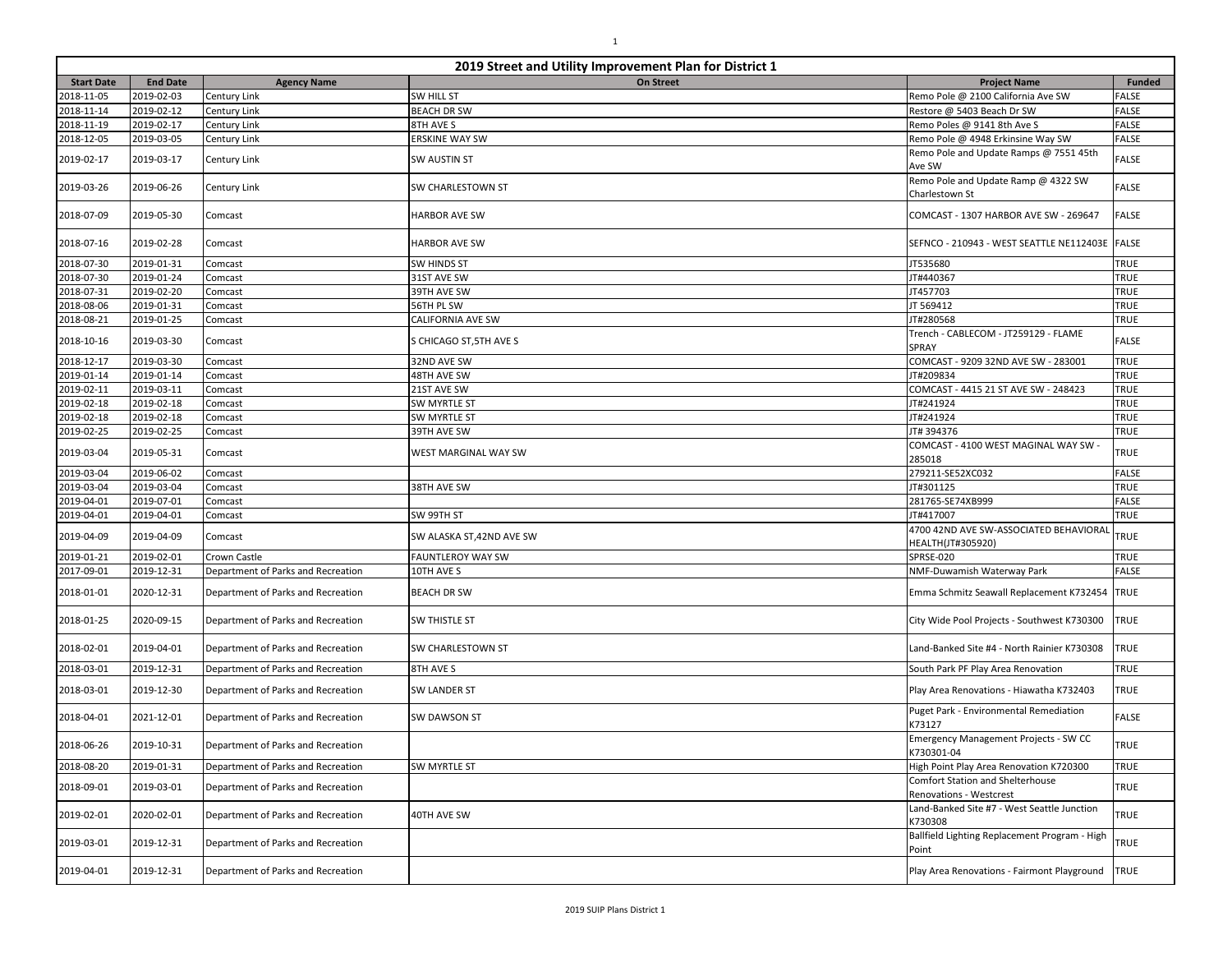| <b>Start Date</b> | <b>End Date</b> | <b>Agency Name</b>                 | <b>On Street</b>                                                                     | <b>Project Name</b>                                   | <b>Funded</b> |
|-------------------|-----------------|------------------------------------|--------------------------------------------------------------------------------------|-------------------------------------------------------|---------------|
| 2019-04-02        | 2019-09-03      | Department of Parks and Recreation |                                                                                      | Westcrest Park Drainage Improvements                  | TRUE          |
| 2019-05-07        | 2020-05-05      | Department of Parks and Recreation | <b>CALIFORNIA AVE SW</b>                                                             | Community Center Renovation-Hiawatha                  | <b>FALSE</b>  |
|                   |                 |                                    |                                                                                      | Activating and Connecting to Greenways -              |               |
| 2019-06-03        | 2019-09-14      | Department of Parks and Recreation |                                                                                      | <b>Fairmont Park</b>                                  | TRUE          |
| 2019-06-04        | 2020-04-01      | Department of Parks and Recreation | 8TH AVE S                                                                            | Community Center Renovation-South Park                | <b>FALSE</b>  |
| 2019-08-30        | 2020-02-28      | Department of Parks and Recreation |                                                                                      | West Seattle Stadium ADA                              | TRUE          |
| 2019-01-01        | 2020-03-01      | King County - Metro Transportation | 26TH AVE SW, SW BARTON PL, SW BARTON ST, SW ROXBURY ST                               | RapidRide H Line                                      | <b>TRUE</b>   |
| 2019-06-01        | 2022-12-31      | Port of Seattle                    | WEST MARGINAL WAY SW                                                                 | Terminal 5 Berth Modernization                        | <b>FALSE</b>  |
| 2018-03-09        | 2020-03-16      | Private Development                | 45TH AVE SW, SW BRACE POINT DR, SW WILDWOOD PL                                       | 9250 45TH AVE SW                                      | <b>TRUE</b>   |
| 2018-12-12        | 2019-03-12      | Private Development                | 22ND AVE SW                                                                          | 4757 22ND AVE SW                                      | <b>TRUE</b>   |
| 2019-03-01        | 2019-05-01      | Private Development                | 27TH AVE SW                                                                          | 7753 27TH AVE SW                                      | <b>TRUE</b>   |
| 2019-03-25        | 2019-06-25      | Private Development                | 44TH AVE SW                                                                          | 4409 44TH AVE SW                                      | <b>TRUE</b>   |
| 2019-04-24        | 2019-07-24      | Private Development                | <b>SW STEVENS ST</b>                                                                 | 6009 SW STEVENS ST                                    | <b>TRUE</b>   |
| 2019-05-01        | 2019-07-01      | Private Development                | <b>ALKI AVE SW</b>                                                                   | 1250 ALKI AVE SW                                      | <b>TRUE</b>   |
| 2019-05-01        | 2019-09-01      | Private Development                | SW ROSE ST                                                                           | 4439 SW ROSE ST                                       | <b>TRUE</b>   |
| 2019-05-08        | 2019-08-08      | Private Development                | SW DAWSON ST                                                                         | 3920 SW DAWSON ST                                     | <b>TRUE</b>   |
| 2019-05-15        | 2019-11-15      | Private Development                | PUGET WAY SW                                                                         | 4704 PUGET WAY SW                                     | TRUE          |
| 2019-05-17        |                 |                                    |                                                                                      |                                                       | <b>TRUE</b>   |
|                   | 2019-11-18      | Private Development                | 23RD AVE SW                                                                          | 5232 23RD AVE SW                                      |               |
| 2019-07-01        | 2019-07-30      | Private Development                | <b>CALIFORNIA AVE SW</b>                                                             | 5242 CALIFORNIA AVE SW                                | <b>TRUE</b>   |
| 2019-07-01        | 2019-10-30      | Private Development                | <b>WEST MARGINAL WAY S</b>                                                           | 8850 WEST MARGINAL WAY S                              | <b>TRUE</b>   |
| 2019-07-02        | 2019-10-02      | Private Development                | <b>DELRIDGE WAY SW</b>                                                               | 6955 DELRIDGE WAY SW                                  | <b>TRUE</b>   |
| 2019-08-01        | 2020-08-01      | Private Development                | DELRIDGE WAY SW, 20TH AVE SW, SW BARTON ST                                           | 9201 DELRIDGE WAY SW                                  | TRUE          |
| 2019-08-14        | 2019-11-14      | Private Development                | S CLOVERDALE ST                                                                      | 527 S CLOVERDALE ST                                   | <b>TRUE</b>   |
| 2019-09-14        | 2019-12-14      | Private Development                | <b>DELRIDGE WAY SW</b>                                                               | 4155 DELRIDGE WAY SW                                  | <b>TRUE</b>   |
| 2019-10-09        | 2020-01-09      | Private Development                | 35TH AVE SW                                                                          | 9443 35TH AVE SW                                      | <b>TRUE</b>   |
| 2019-10-16        | 2020-01-16      | Private Development                | <b>DELRIDGE WAY SW</b>                                                               | 4801 DELRIDGE WAY SW                                  | TRUE          |
| 2019-10-23        | 2020-01-23      | Private Development                | <b>DELRIDGE WAY SW</b>                                                               | 5005 DELRIDGE WAY SW                                  | <b>TRUE</b>   |
| 2019-10-23        | 2020-01-23      | Private Development                | <b>S CLOVERDALE ST</b>                                                               | 531 S CLOVERDALE ST                                   | TRUE          |
| 2019-11-09        | 2020-02-09      | Private Development                | <b>FAUNTLEROY WAY SW</b>                                                             | 6303 FAUNTLEROY WAY SW                                | <b>TRUE</b>   |
| 2019-12-18        | 2020-03-18      | Private Development                | 25TH AVE SW, SW BARTON ST, 15TH AVE SW, SW ROXBURY ST                                | 2503 SW BARTON ST                                     | TRUE          |
| 2019-12-21        | 2020-03-21      | Private Development                | <b>HIGHLAND PARK WAY SW</b>                                                          | 7779 HIGHLAND PARK WAY SW                             | <b>TRUE</b>   |
| 2019-12-27        | 2020-03-27      | Private Development                | <b>CALIFORNIA AVE SW</b>                                                             | 5258 CALIFORNIA AVE SW                                | <b>TRUE</b>   |
| 2018-10-29        | 2019-12-31      | <b>Puget Sound Energy</b>          | <b>HUGHES AVE SW</b>                                                                 | 2347 Hughes Ave SW 109108022                          | <b>TRUE</b>   |
| 2019-01-02        | 2019-12-28      | <b>Puget Sound Energy</b>          | 34TH AVE SW                                                                          | <b>Shallow Main</b>                                   | <b>TRUE</b>   |
| 2019-02-04        | 2019-03-29      | <b>Puget Sound Energy</b>          | S HENDERSON ST,2ND AVE S                                                             | DuPont Segment 1448 109101985                         | <b>TRUE</b>   |
|                   |                 |                                    |                                                                                      | 35th Ave SW & SW Dawson St Gas Main                   |               |
| 2019-02-19        | 2019-03-01      | <b>Puget Sound Energy</b>          |                                                                                      | Relocate                                              | <b>FALSE</b>  |
| 2019-03-19        | 2019-03-22      | <b>Puget Sound Energy</b>          | <b>DELRIDGE WAY SW</b>                                                               | DuPont Main Replacement Delridge                      | <b>TRUE</b>   |
| 2019-06-24        | 2019-06-28      | <b>Puget Sound Energy</b>          |                                                                                      | SW Avalon Gas Main Relocate                           | <b>FALSE</b>  |
| 2015-01-01        | 2035-12-31      | SDOT CPRS & PDD                    | SW GENESEE ST                                                                        | PMP School Safety TC367170                            | <b>FALSE</b>  |
| 2015-01-01        | 2035-12-31      | SDOT CPRS & PDD                    | SW CLOVERDALE ST                                                                     | PMP School Safety TC367170                            | <b>FALSE</b>  |
| 2015-01-01        | 2035-12-31      | SDOT CPRS & PDD                    | SW MYRTLE ST                                                                         | PMP School Safety TC367170                            | <b>FALSE</b>  |
| 2016-01-01        | 2020-12-31      | <b>SDOT CPRS &amp; PDD</b>         | 31ST PL SW                                                                           | Potential Ramps TC323140                              | <b>FALSE</b>  |
| 2016-01-01        | 2035-12-31      | SDOT CPRS & PDD                    | <b>SW PORTLAND CT</b>                                                                | Potential Ramps TC323140                              | <b>FALSE</b>  |
|                   |                 |                                    | <b>FAUNTLEROY WAY SW</b>                                                             |                                                       |               |
| 2018-01-01        | 2022-12-31      | SDOT CPRS & PDD                    |                                                                                      | Fauntleroy Way SW Boulevard Project                   | <b>TRUE</b>   |
| 2018-01-01        | 2019-12-31      | <b>SDOT CPRS &amp; PDD</b>         | SW BARTON ST, SW ROXBURY ST, SW CAMBRIDGE ST, 34TH AVE SW, 30TH AVE SW, SW KENYON ST | NGW - West Seattle Phase 1 - Neighborhood<br>Greenway | <b>FALSE</b>  |
| 2018-01-01        | 2019-11-30      | SDOT CPRS & PDD                    | 30TH AVE SW, SW TRENTON ST                                                           | <b>SRTS Crossing Improvement</b>                      | <b>FALSE</b>  |
| 2018-01-01        | 2019-12-31      | <b>SDOT CPRS &amp; PDD</b>         | <b>SW ADMIRAL WAY</b>                                                                | <b>Crossing Upgrade</b>                               | <b>TRUE</b>   |
| 2018-06-08        | 2020-06-08      | SDOT CPRS & PDD                    | 24TH AVE SW                                                                          | 24th Ave SW Sidewalk and GSI                          | <b>TRUE</b>   |
| 2018-06-08        | 2019-09-05      | SDOT CPRS & PDD                    | <b>DELRIDGE WAY SW</b>                                                               | Metro 22 Re-route                                     | TRUE          |
| 2018-06-26        | 2020-08-29      | <b>SDOT CPRS &amp; PDD</b>         | SW HOLLY ST, HIGH POINT DR SW, SW GRAHAM ST                                          | NGW - High Point Neighborhood Greenway<br>Connection  | TRUE          |
| 2018-08-01        | 2019-12-31      | <b>SDOT CPRS &amp; PDD</b>         | FAUNTLEROY WAY SW                                                                    |                                                       | <b>TRUE</b>   |
|                   |                 |                                    |                                                                                      | Fauntleroy Near-term Improvements                     |               |
| 2018-08-08        | 2019-03-29      | SDOT CPRS & PDD                    |                                                                                      | SW Myrtle Street Stair Project                        | TRUE          |
| 2018-12-03        | 2019-03-01      | SDOT CPRS & PDD                    | E DENNY WAY,CLAY ST,SW ROXBURY ST,E COLUMBIA ST,S GRAHAM ST,BEACON AVE S,35TH AVE SW | Vision Zero - 2017 Spot Improvements -<br>Contract 2  | TRUE          |
| 2018-12-11        | 2019-08-31      | SDOT CPRS & PDD                    | <b>SW ROXBURY ST</b>                                                                 | Vision Zero - SW Roxbury Street 9999-52               | <b>FALSE</b>  |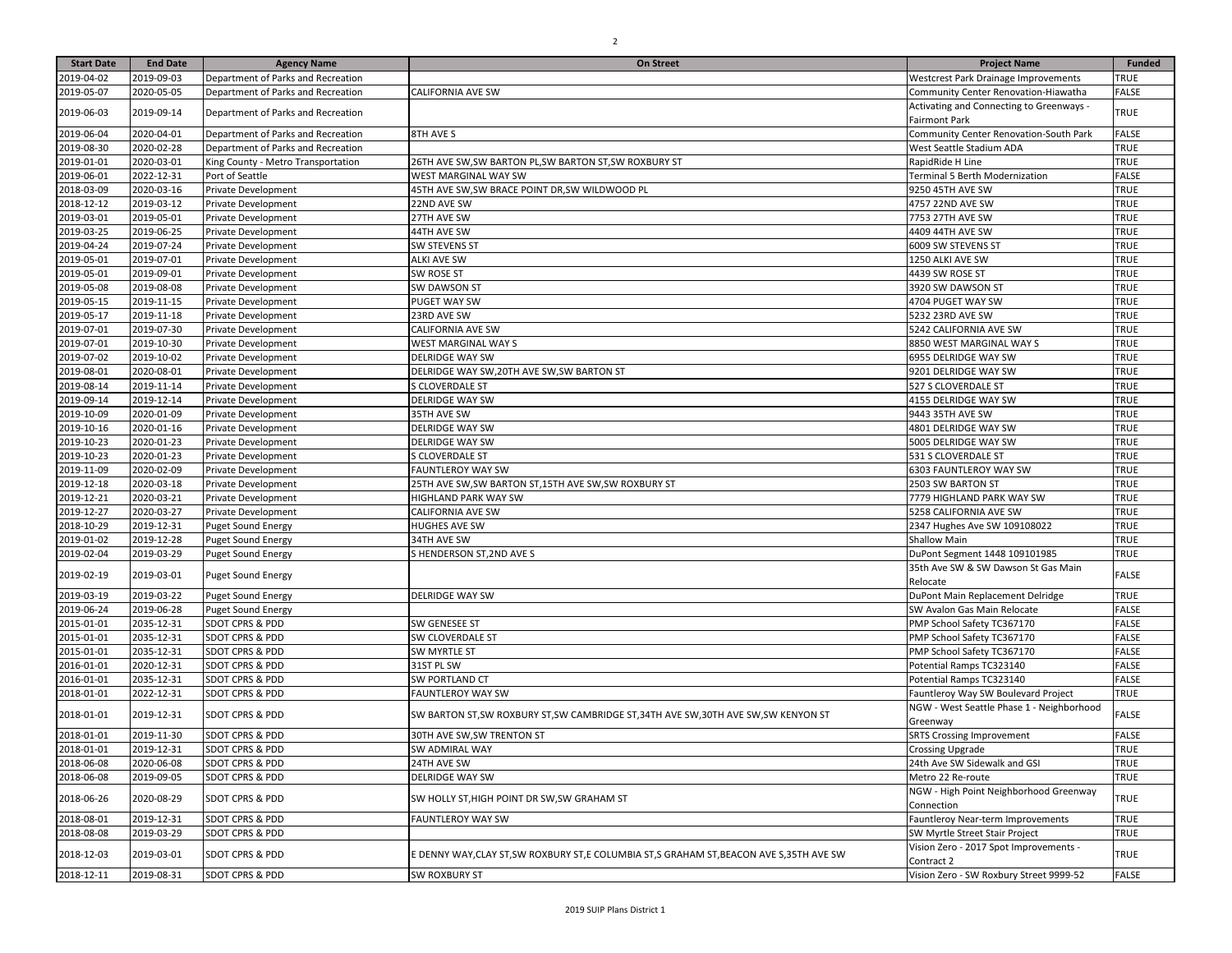| <b>Start Date</b> | <b>End Date</b> | <b>Agency Name</b>                    | <b>On Street</b>                                                                                                                                                                                                                                                                     | <b>Project Name</b>                                                        | <b>Funded</b> |
|-------------------|-----------------|---------------------------------------|--------------------------------------------------------------------------------------------------------------------------------------------------------------------------------------------------------------------------------------------------------------------------------------|----------------------------------------------------------------------------|---------------|
| 2018-12-17        | 2019-06-28      | <b>SDOT CPRS &amp; PDD</b>            | SW EDMUNDS ST,SW HENDERSON ST,SW MORGAN ST,SW TRENTON ST,SW BARTON ST,SW ROXBURY<br>ST, FAUNTLEROY WAY SW, SW CAMBRIDGE ST, SW HOLDEN ST, 35TH AVE SW, 34TH AVE SW, SW FINDLAY ST, 30TH<br>AVE SW, SW DAWSON ST, SW THISTLE ST, SW KENYON ST, 38TH AVE SW, SW GRAHAM ST, 42ND AVE SW | BMP - Neighborhood Greenway Projects -<br>West Seattle NGW - 34th Ave SW   | TRUE          |
| 2019-01-01        | 2020-03-01      | SDOT CPRS & PDD                       | 26TH AVE SW                                                                                                                                                                                                                                                                          | RapidRide Corridor - Delridge TC367810                                     | <b>FALSE</b>  |
| 2019-01-01        | 2019-11-01      | <b>SDOT CPRS &amp; PDD</b>            | 21ST AVE SW                                                                                                                                                                                                                                                                          | NGW - 21st Ave SW Neighborhood Greenway<br>Speed Hump Replacement          | TRUE          |
| 2019-01-01        | 2020-09-30      | <b>SDOT CPRS &amp; PDD</b>            | 23RD AVE SW                                                                                                                                                                                                                                                                          | Louisa Boren SW 23rd Ave Walkway and<br>Bioswale                           | TRUE          |
| 2019-01-01        | 2019-06-30      | SDOT CPRS & PDD                       |                                                                                                                                                                                                                                                                                      | SW Admiral Way and 61st Ave SW Ramps                                       | <b>TRUE</b>   |
| 2019-01-01        | 2019-06-30      | <b>SDOT CPRS &amp; PDD</b>            |                                                                                                                                                                                                                                                                                      | SW Barton St and Longfellow Creek Trail Curb<br><b>Bulb</b>                | TRUE          |
| 2019-02-01        | 2019-09-30      | SDOT CPRS & PDD                       | 21ST AVE SW                                                                                                                                                                                                                                                                          | Pathfinder K-8 SRTS wheel stops & signs                                    | <b>TRUE</b>   |
| 2019-03-01        | 2019-08-18      | <b>SDOT CPRS &amp; PDD</b>            | S CLOVERDALE ST, SW HOLDEN ST, S ORCAS ST                                                                                                                                                                                                                                            | 2019 SRTS Flashing Beacons - South Package                                 | <b>TRUE</b>   |
| 2019-03-01        | 2019-12-31      | SDOT CPRS & PDD                       |                                                                                                                                                                                                                                                                                      | 9th Ave SW Calming                                                         | <b>TRUE</b>   |
| 2019-04-22        | 2020-06-30      | SDOT CPRS & PDD                       | SW GENESEE ST,35TH AVE SW,SW CHARLESTOWN ST,SW ALASKA ST,SW AVALON WAY                                                                                                                                                                                                               | AAC - SW Avalon Way and 35th Ave SW (2019<br>AAC Local Package 2)          | TRUE          |
| 2019-05-01        | 2019-08-30      | SDOT CPRS & PDD                       | SW HENDERSON ST                                                                                                                                                                                                                                                                      | SW Henderson St Crosswalks                                                 | TRUE          |
| 2019-07-29        | 2020-01-22      | SDOT CPRS & PDD                       |                                                                                                                                                                                                                                                                                      | BSR Ph III - SW Andover Ped Bridge                                         | TRUE          |
| 2017-06-21        | 2019-10-12      | <b>SDOT Maintenance Operations</b>    | SW 106TH ST                                                                                                                                                                                                                                                                          | AMM SW 106TH ST EB LANE                                                    | <b>TRUE</b>   |
| 2017-06-21        | 2019-12-20      | <b>SDOT Maintenance Operations</b>    | 1ST AVE S                                                                                                                                                                                                                                                                            | 2017-AMM 1ST AVE S                                                         | TRUE          |
| 2018-01-02        | 2019-12-20      | <b>SDOT Maintenance Operations</b>    | CALIFORNIA WAY SW                                                                                                                                                                                                                                                                    | AMM HMA California Way SW                                                  | <b>FALSE</b>  |
| 2018-01-02        | 2019-12-20      | <b>SDOT Maintenance Operations</b>    | 63RD AVE SW                                                                                                                                                                                                                                                                          | AMM HMA 63rd Ave SW_Admiral to Hinds                                       | FALSE         |
| 2018-01-02        | 2019-10-12      | <b>SDOT Maintenance Operations</b>    |                                                                                                                                                                                                                                                                                      | AMM HMA Sylvan Way SW Holly to Sylvan<br>Heights                           | FALSE         |
| 2019-01-01        | 2019-12-31      | <b>SDOT Maintenance Operations</b>    | S HENDERSON ST                                                                                                                                                                                                                                                                       | 2019 Microsurfacing Curb Ramps                                             | TRUE          |
| 2019-01-01        | 2019-12-31      | <b>SDOT Maintenance Operations</b>    | S DIRECTOR ST                                                                                                                                                                                                                                                                        | 2019 Microsurfacing Curb Ramps                                             | TRUE          |
| 2019-01-01        | 2019-12-31      | <b>SDOT Maintenance Operations</b>    | SW OTHELLO ST                                                                                                                                                                                                                                                                        | 2019 Microsurfacing Curb Ramps                                             | TRUE          |
| 2019-01-01        | 2019-12-31      | <b>SDOT Maintenance Operations</b>    | <b>BEACH DR SW</b>                                                                                                                                                                                                                                                                   | AMM Beach Dr SW_Carroll to Douglas                                         | TRUE          |
| 2019-01-01        | 2019-12-31      | <b>SDOT Maintenance Operations</b>    | SYLVAN WAY SW                                                                                                                                                                                                                                                                        | AMM Sylvan Way SW_Cemetery to Sylvan<br>Hgts Dr                            | TRUE          |
| 2019-01-01        | 2019-12-31      | <b>SDOT Maintenance Operations</b>    | SYLVAN WAY SW, SW SYLVAN HEIGHTS DR                                                                                                                                                                                                                                                  | 2019 AMM Curb Ramps                                                        | FALSE         |
| 2019-01-01        | 2019-12-31      | <b>SDOT Maintenance Operations</b>    | SW DAWSON ST                                                                                                                                                                                                                                                                         | 2019 NASSRR Curb Ramps                                                     | FALSE         |
| 2019-01-07        | 2019-04-30      | <b>SDOT Maintenance Operations</b>    | 8TH AVE SW, HENDERSON PL SW                                                                                                                                                                                                                                                          | 8th/Henderson SW Sidewalk Repair                                           | TRUE          |
| 2019-01-25        | 2019-03-30      | <b>SDOT Maintenance Operations</b>    | SW HOLDEN ST                                                                                                                                                                                                                                                                         | Sidewalk Repair - SW Holden St                                             | TRUE          |
| 2019-02-20        | 2020-12-31      | <b>SDOT Transit and Mobility</b>      | OLSON PL SW                                                                                                                                                                                                                                                                          | Southbound Olson PI SW and 3rd Ave SW Rear<br>Door Pad                     | TRUE          |
| 2019-02-20        | 2020-12-31      | <b>SDOT Transit and Mobility</b>      |                                                                                                                                                                                                                                                                                      | Northbound Olson Pl SW and 3rd Ave SW Rear<br>Door Pad                     | TRUE          |
| 2019-03-14        | 2019-10-31      | <b>SDOT Transit and Mobility</b>      | 39TH AVE SW                                                                                                                                                                                                                                                                          | EV Charger in the Right-of-way #2019.01                                    | TRUE          |
| 2018-10-01        | 2019-03-31      | <b>SDOT Transportation Operations</b> | S HENDERSON ST                                                                                                                                                                                                                                                                       | YVYC 2019 - 12th Ave S & S Henderson St<br>Signage                         | TRUE          |
| 2019-01-01        | 2019-12-31      | <b>SDOT Transportation Operations</b> | DALLAS AVE S,12TH AVE S,S THISTLE ST                                                                                                                                                                                                                                                 | YVYC 2019 - Dallas Ave S & 12th Ave S & S<br>Thistle St curb bulbs         | TRUE          |
| 2019-01-01        | 2019-12-31      | <b>SDOT Transportation Operations</b> | SW COLLEGE ST, CALIFORNIA AVE SW                                                                                                                                                                                                                                                     | YVYC 2019 - California Ave SW & SW College St<br>curb bulb                 | TRUE          |
| 2019-01-01        | 2019-12-31      | <b>SDOT Transportation Operations</b> | S CLOVERDALE ST                                                                                                                                                                                                                                                                      | YVYC 2019 - S Cloverdale St Pedestrian<br>Improvement                      | TRUE          |
| 2019-01-01        | 2019-12-31      | <b>SDOT Transportation Operations</b> | 16TH AVE SW                                                                                                                                                                                                                                                                          | YVYC 2019 - 16th Ave SW & SW Morgan St<br><b>Transit Stop Ped Lighting</b> | TRUE          |
| 2016-12-01        | 2019-10-01      | Seattle City Light                    | 44TH AVE SW, MARINE VIEW DR SW, SW 107TH ST, 39TH AVE SW, SW 109TH ST, SW 106TH ST, CALIFORNIA AVE<br>SW,41ST AVE SW,42ND AVE SW                                                                                                                                                     | Civil Design/Arroyo Beach & 39th Ave SW                                    | TRUE          |
| 2017-08-01        | 2020-05-01      | Seattle City Light                    | SW 98TH ST,47TH AVE SW,SW BRACE POINT DR,50TH AVE SW,48TH AVE SW,49TH AVE SW                                                                                                                                                                                                         | Brace Point LID Rebuild Project                                            | <b>TRUE</b>   |
| 2018-01-02        | 2020-06-14      | Seattle City Light                    | FAUNTLEROY WAY SW                                                                                                                                                                                                                                                                    | Fauntleroy Roadway Improvement                                             | <b>FALSE</b>  |
| 2018-01-02        | 2020-12-14      | Seattle City Light                    |                                                                                                                                                                                                                                                                                      | Dallas Crossing - South Park                                               | <b>FALSE</b>  |
| 2019-02-01        | 2019-03-30      | Seattle IT                            | WEST MARGINAL WAY SW                                                                                                                                                                                                                                                                 | SPU-DWW S Op Ctr                                                           | <b>TRUE</b>   |
| 2019-03-01        | 2019-03-30      | Seattle IT                            | MARGINAL PL SW                                                                                                                                                                                                                                                                       | SPU-DWW S Op Ctr                                                           | <b>TRUE</b>   |
| 2014-03-31        | 2019-05-09      | SPU                                   | 37TH AVE SW                                                                                                                                                                                                                                                                          | Spot Rehab Crews                                                           | TRUE          |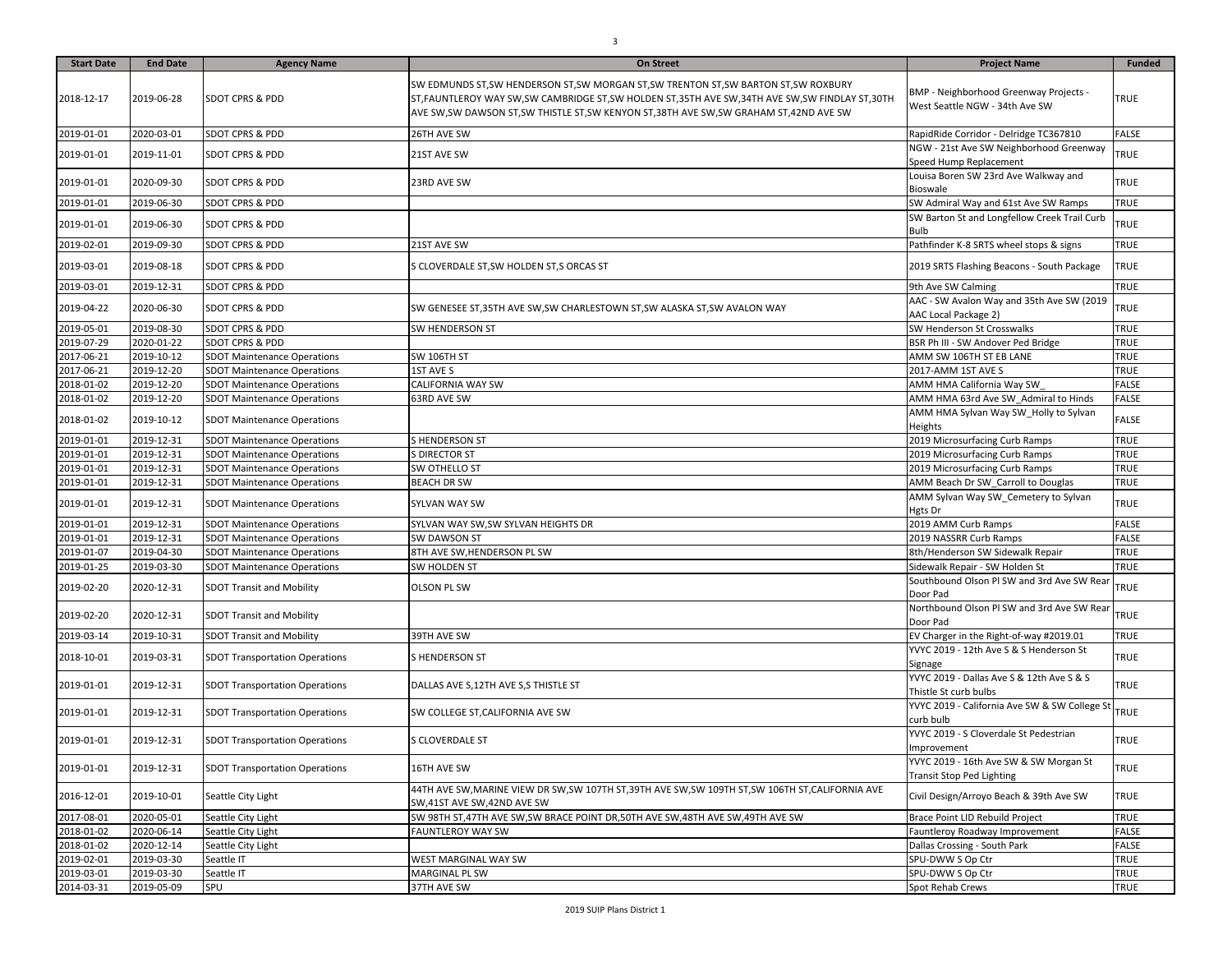| <b>Start Date</b> | <b>End Date</b> | <b>Agency Name</b> | <b>On Street</b>                                                                                   | <b>Project Name</b>                   | <b>Funded</b> |
|-------------------|-----------------|--------------------|----------------------------------------------------------------------------------------------------|---------------------------------------|---------------|
| 2016-05-27        | 2019-05-31      | SPU                | <b>SW MORGAN ST</b>                                                                                | Drainage Catch Basins                 | TRUE          |
| 2016-06-11        | 2019-05-01      | SPU                | <b>HARBOR AVE SW</b>                                                                               | Hydrant Replacement - SPU Cost        | TRUE          |
| 2016-11-10        | 2019-12-31      | SPU                | SW 104TH ST                                                                                        | Spot Rehab Crews                      | TRUE          |
| 2017-01-13        | 2020-01-13      | SPU                | PUGET WAY SW                                                                                       | Rehab Progr Mangmnt                   | TRUE          |
| 2017-01-30        | 2019-12-31      | SPU                | 31ST AVE SW                                                                                        | <b>WW Maintenance Holes</b>           | TRUE          |
| 2017-03-21        | 2020-03-21      | SPU                | 27TH AVE SW                                                                                        | Spot Rehab Crews                      | TRUE          |
| 2017-03-21        | 2020-03-21      | SPU                | 27TH AVE SW                                                                                        | Spot Rehab Crews                      | TRUE          |
| 2017-06-12        | 2019-06-12      | SPU                | <b>SW KENYON ST</b>                                                                                | TASK ORDER CONTRACT ? SPOT SEWER      | TRUE          |
| 2017-06-29        | 2020-06-29      | SPU                | SW AUSTIN ST                                                                                       | TASK ORDER CONTRACT ? SPOT SEWER      | TRUE          |
| 2017-07-17        | 2020-07-31      | SPU                | 41ST AVE SW                                                                                        | <b>Drainage Catch Basins</b>          | TRUE          |
| 2017-07-28        | 2019-12-31      | SPU                | OLSON PL SW                                                                                        | Drainage Maintenance Holes            | TRUE          |
| 2017-09-25        | 2019-04-05      | SPU                | <b>BEACH DR SW</b>                                                                                 | <b>DEMAND METERING</b>                | TRUE          |
| 2017-09-30        | 2019-12-31      | SPU                | 16TH AVE SW                                                                                        | <b>WW Maintenance Holes</b>           | TRUE          |
| 2017-10-16        | 2019-10-16      | SPU                | 8TH AVE SW                                                                                         | Rehab Progr Mangmnt                   | TRUE          |
| 2017-11-15        | 2019-12-31      | SPU                | 56TH AVE SW                                                                                        | Drainage Maintenance Holes            | TRUE          |
| 2017-11-27        | 2020-11-27      | SPU                | 45TH AVE SW                                                                                        | Rehab Progr Mangmnt                   | TRUE          |
| 2017-12-08        | 2019-05-31      | SPU                | <b>S MONROE ST</b>                                                                                 | Drainage Catch Basins                 | TRUE          |
| 2017-12-27        | 2019-12-27      | SPU                | PALM AVE SW                                                                                        | Rehab Progr Mangmnt                   | TRUE          |
| 2017-12-28        | 2019-12-28      | SPU                | SW CANADA DR                                                                                       | Rehab Progr Mangmnt                   | TRUE          |
| 2017-12-29        | 2019-12-29      | SPU                | SW CANADA DR                                                                                       | Spot Rehab Crews                      | TRUE          |
| 2018-02-12        | 2020-02-12      | SPU                | SW CANADA DR                                                                                       | Rehab Progr Mangmnt                   | TRUE          |
| 2018-02-12        | 2020-02-12      | SPU                | SW CANADA DR                                                                                       | Rehab Progr Mangmnt                   | TRUE          |
| 2018-03-05        | 2019-03-31      | SPU                | SW JUNEAU ST                                                                                       | 2017 MOVE SEATTLE- DELRIDGE WAY SW    | TRUE          |
| 2018-03-05        | 2019-03-31      | SPU                | <b>SW JUNEAU ST</b>                                                                                | 2017 MOVE SEATTLE- DELRIDGE WAY SW    | TRUE          |
| 2018-03-29        | 2019-03-29      | SPU                | <b>DELRIDGE WAY SW</b>                                                                             | 2017 MOVE SEATTLE- DELRIDGE WAY SW    | TRUE          |
| 2018-04-02        | 2019-05-23      | SPU                | 2ND AVE N, WARD ST, 8TH AVE W, ARBORETUM PL E, 3RD AVE N, PROSPECT ST, HOBART AVE SW, WARREN AVE N | WM Rehab Package #1                   | TRUE          |
| 2018-04-03        | 2019-04-03      | SPU                | <b>DELRIDGE WAY SW</b>                                                                             | 2017 MOVE SEATTLE- DELRIDGE WAY SW    | TRUE          |
| 2018-04-30        | 2019-12-31      | SPU                | <b>OCCIDENTAL AVE S</b>                                                                            | <b>WW Maintenance Holes</b>           | TRUE          |
| 2018-05-31        | 2019-05-31      | SPU                | 47TH AVE SW                                                                                        | Rehab Progr Mangmnt                   | <b>TRUE</b>   |
| 2018-05-31        | 2019-05-31      | SPU                | 47TH AVE SW                                                                                        | Rehab Progr Mangmnt                   | TRUE          |
| 2018-06-01        | 2023-12-31      | SPU                | CALIFORNIA AVE SW, 45TH AVE SW                                                                     | Fauntleroy Creek Culverts Replacement | FALSE         |
| 2018-06-15        | 2019-06-15      | SPU                | SW CHARLESTOWN ST                                                                                  | 2018 MOVE SEATTLE - SW AVALON WAY     | TRUE          |
| 2018-06-15        | 2019-06-15      | SPU                | <b>SW ANDOVER ST</b>                                                                               | 2018 MOVE SEATTLE - SW AVALON WAY     | TRUE          |
| 2018-06-18        | 2019-06-18      | SPU                | SW GENESEE ST                                                                                      | 2018 MOVE SEATTLE - SW AVALON WAY     | TRUE          |
| 2018-06-18        | 2019-06-18      | SPU                | 35TH AVE SW                                                                                        | 2018 MOVE SEATTLE - SW AVALON WAY     | TRUE          |
| 2018-06-18        | 2019-06-18      | SPU                | 35TH AVE SW                                                                                        | 2018 MOVE SEATTLE - SW AVALON WAY     | TRUE          |
| 2018-06-18        | 2019-06-18      | SPU                | <b>SW ALASKA ST</b>                                                                                | 2018 MOVE SEATTLE - SW AVALON WAY     | TRUE          |
| 2018-06-18        | 2019-06-18      | SPU                | 35TH AVE SW                                                                                        | 2018 MOVE SEATTLE - SW AVALON WAY     | TRUE          |
| 2018-06-18        | 2019-06-18      | SPU                | 35TH AVE SW                                                                                        | 2018 MOVE SEATTLE - SW AVALON WAY     | TRUE          |
| 2018-06-18        | 2019-06-18      | SPU                | SW ANDOVER ST                                                                                      | 2018 MOVE SEATTLE - SW AVALON WAY     | TRUE          |
| 2018-06-21        | 2019-06-21      | SPU                | SW ANDOVER ST                                                                                      | 2018 MOVE SEATTLE - SW AVALON WAY     | TRUE          |
| 2018-06-21        | 2019-12-31      | SPU                | S ROSE ST                                                                                          | <b>Drainage Catch Basins</b>          | TRUE          |
| 2018-07-05        | 2019-07-05      | SPU                | 35TH AVE SW                                                                                        | Rehab Progr Mangmnt                   | TRUE          |
| 2018-08-07        | 2019-08-07      | SPU                | 35TH AVE SW                                                                                        | Rehab Progr Mangmnt                   | TRUE          |
| 2018-08-07        | 2019-08-07      | SPU                | 35TH AVE SW                                                                                        | Rehab Progr Mangmnt                   | TRUE          |
| 2018-08-07        | 2019-08-07      | SPU                | 35TH AVE SW                                                                                        | Rehab Progr Mangmnt                   | TRUE          |
| 2018-08-07        | 2019-08-07      | SPU                | <b>SW ALASKA ST</b>                                                                                | 2018 MOVE SEATTLE - SW AVALON WAY     | TRUE          |
| 2018-09-01        | 2019-09-01      | SPU                | CALIFORNIA AVE SW                                                                                  | PAVING DESIGN                         | TRUE          |
| 2018-09-01        | 2019-09-01      | SPU                | <b>SW EDMUNDS ST</b>                                                                               | PAVING DESIGN                         | TRUE          |
| 2018-09-04        | 2021-04-22      | SPU                | 2ND AVE S, 5TH AVE S, S KENYON ST                                                                  | South Park Development                | TRUE          |
| 2018-09-07        | 2019-04-05      | SPU                | 37TH AVE SW                                                                                        | <b>Distribution Hydrants</b>          | TRUE          |
| 2018-09-14        | 2019-04-05      | SPU                | S THISTLE ST                                                                                       | <b>Distribution Hydrants</b>          | TRUE          |
| 2018-09-21        | 2019-04-01      | SPU                | 35TH AVE SW                                                                                        | 2018 SDOT OPPORTUNISTIC PROGRAM       | TRUE          |
| 2018-10-16        | 2019-12-31      | SPU                | MARINE VIEW DR SW                                                                                  | <b>WW Maintenance Holes</b>           | TRUE          |
| 2018-10-29        | 2019-04-28      | SPU                | <b>SW BATAAN ST</b>                                                                                | Drainage Maintenance Holes            | TRUE          |
| 2018-11-12        | 2019-04-01      | SPU                | SW AVALON WAY                                                                                      | 2018 SDOT OPPORTUNISTIC PROGRAM       | TRUE          |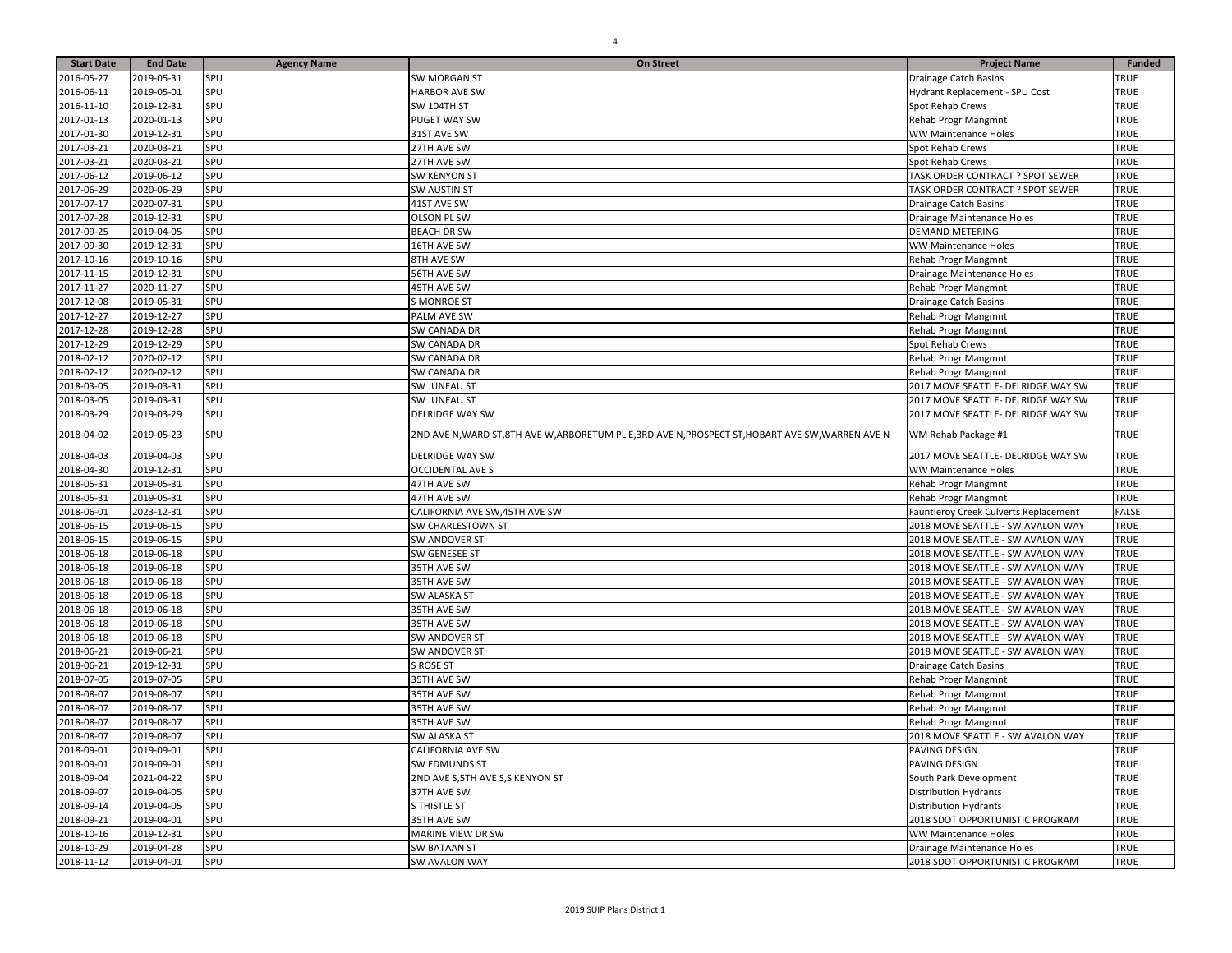| <b>Start Date</b> | <b>End Date</b> | <b>Agency Name</b>                               | On Street                                                                                                                                                 | <b>Project Name</b>                                                                 | <b>Funded</b> |
|-------------------|-----------------|--------------------------------------------------|-----------------------------------------------------------------------------------------------------------------------------------------------------------|-------------------------------------------------------------------------------------|---------------|
| 2018-12-31        | 2019-11-29      | SPU                                              | ARROYO BEACH PL SW, ALKI AVE SW, SEAVIEW AVE NW, WEST LAURELHURST DR NE, NW BLUE RIDGE DR, S<br>DIRECTOR ST, HARBOR AVE SW                                | PS Airlift Replacement                                                              | TRUE          |
| 2018-12-31        | 2019-04-01      | SPU                                              | 25TH AVE SW                                                                                                                                               | Sandboxes & Junction Boxes                                                          | <b>TRUE</b>   |
| 2019-01-02        | 2020-03-26      | SPU                                              | E LEE ST, 13TH AVE SW, 45TH AVE W, SW SPOKANE ST                                                                                                          | PS 2, 72, 73, & 9 Improvements                                                      | <b>TRUE</b>   |
| 2019-02-06        | 2019-05-10      | SPU                                              | SW KENYON ST                                                                                                                                              | WW Maintenance Holes                                                                | <b>TRUE</b>   |
| 2019-03-01        | 2021-01-21      | SPU                                              | 18TH AVE S,E HOWE ST,VINTON CT NW,39TH AVE SW,WELLINGTON AVE,N 42ND ST,NE 42ND ST,SW OTHELLO ST                                                           | Watermain Rehab Package 2                                                           | <b>TRUE</b>   |
| 2019-03-10        | 2019-03-17      | SPU                                              | 53RD AVE SW                                                                                                                                               | System Enhancement Rewls/Small                                                      | TRUE          |
| 2019-03-10        | 2019-03-17      | SPU                                              | 53RD AVE SW                                                                                                                                               | System Enhancement Rewls/Small                                                      | <b>TRUE</b>   |
| 2019-03-10        | 2019-03-17      | SPU                                              | 53RD AVE SW                                                                                                                                               | System Enhancement Rewls/Small                                                      | <b>TRUE</b>   |
| 2019-03-11        | 2019-12-31      | SPU                                              | 35TH AVE SW                                                                                                                                               | SDOT 35th Ave SW SW Alaska-DWW                                                      | <b>TRUE</b>   |
| 2019-03-15        | 2021-09-01      | SPU                                              | <b>DELRIDGE WAY SW</b>                                                                                                                                    | SDOT Delridge Multimodal-DWW                                                        | TRUE          |
| 2019-04-01        | 2020-08-31      | SPU                                              | 35TH AVE SW, SW AVALON WAY                                                                                                                                | SDOT SW Avalon DWW                                                                  | <b>TRUE</b>   |
| 2019-04-05        | 2019-04-07      | SPU                                              | MARINE VIEW DR SW                                                                                                                                         | Drainage Spot Improvements                                                          | <b>TRUE</b>   |
| 2019-12-13        | 2020-07-08      | SPU                                              | 47TH AVE S, OCCIDENTAL AVE S, SEOLA BEACH DR SW, FAUNTLEROY WAY SW, S DAKOTA ST, 50TH AVE SW, 1ST AVE<br>NE,LAKE WASHINGTON BLVD S,NW MARKET ST,N 63RD ST | 2017 Sewer Lining Large Diameter                                                    | <b>TRUE</b>   |
| 2019-01-21        | 2019-01-25      | Verizon                                          | SW BRADFORD ST,SW AVALON WAY                                                                                                                              | Aerial - RR-STTOWA53-E-F1:3047 SW<br><b>BRADFORD ST</b>                             | <b>FALSE</b>  |
| 2019-03-18        | 2019-03-29      | Verizon                                          | <b>DELRIDGE WAY SW</b>                                                                                                                                    | 46' Trench - STTMWAHB-E-F1B3A1:9203<br><b>DELRIDGE WAY SW</b>                       | <b>FALSE</b>  |
| 2019-03-25        | 2019-03-29      | Verizon                                          | SW GENESEE ST                                                                                                                                             | Trench - STTOWA53-E-F1A1B:4348 SW<br><b>GENESEE ST</b>                              | <b>FALSE</b>  |
| 2019-04-01        | 2019-04-13      | Verizon                                          | SW TRENTON ST,35TH AVE SW                                                                                                                                 | 2,903' of New Aerial Fiber and Splicing                                             | <b>FALSE</b>  |
| 2019-04-01        | 2019-04-13      | Verizon                                          | SW MYRTLE ST, WEST MARGINAL WAY SW, DETROIT AVE SW                                                                                                        | Install 3,919' of Aerial Fiber and Splicing<br>Equipment                            | <b>FALSE</b>  |
| 2019-04-01        | 2019-04-13      | Verizon                                          |                                                                                                                                                           | 3,034' of New Aerial Fiber and Splicing                                             | <b>FALSE</b>  |
| 2019-04-08        | 2019-04-26      | Verizon                                          | 15TH AVE SW                                                                                                                                               | Bore - RR-STTMWAHB-E-F1A1A1:9545 15TH<br>AVE SW                                     | <b>FALSE</b>  |
| 2019-04-15        | 2019-04-26      | Verizon                                          | SW ANDOVER ST                                                                                                                                             | Bore: RR-STTLWAVS-W-F1A1A1:2351 SW<br>ANDOVER ST                                    | FALSE         |
| 2019-04-16        | 2019-05-06      | Verizon                                          | SW KENYON ST,1ST AVE S,DETROIT AVE SW                                                                                                                     | AERIAL @ 8427 1ST AVE SOUTH                                                         | <b>FALSE</b>  |
| 2019-04-22        | 2019-04-26      | Verizon                                          | SW BRADFORD ST                                                                                                                                            | 31' Trench - RR-STTOWA53-E-F1:3000-3022<br>SW Bradford St                           | FALSE         |
| 2019-05-06        | 2019-05-17      | Verizon                                          | SW TRENTON ST,35TH AVE SW                                                                                                                                 | 2,903' AERIAL 3515 SW TRENTON ST, 98126                                             | <b>FALSE</b>  |
| 2019-05-20        | 2019-05-31      | Verizon                                          | SW STEVENS ST                                                                                                                                             | Trench - STTOWA53-E-F1A2A2:6081 SW<br><b>STEVENS ST</b>                             | <b>FALSE</b>  |
| 2019-07-01        | 2019-07-12      | Verizon                                          |                                                                                                                                                           | Bore - RR-STTOWALB-W-F2A1A1A1A1:118-<br>198 SW Peninsula Pl, Seattle, WA 98106, USA | FALSE         |
| 2019-08-19        | 2019-08-30      | Verizon                                          | SW ADMIRAL WAY                                                                                                                                            | Trench - STTOWA53-E-F1B:4200 SW ADMIRAL<br><b>WAY</b>                               | FALSE         |
| 2019-08-19        | 2019-08-30      | Verizon                                          | SW ORLEANS ST, SW CHARLESTOWN ST, 56TH AVE SW                                                                                                             | Bore - STTOWA53-E-F1A2:SW SPOKANE ST &<br>56TH AVE SW                               | <b>FALSE</b>  |
| 2019-02-19        | 2020-05-20      | Washington State Department of<br>Transportation | 1ST AV S BR SB                                                                                                                                            | SR 99/Duwamish River Bridges - Special Bridge<br>Repair                             | <b>TRUE</b>   |
| 2019-12-02        | 2020-05-03      | Washington State Department of<br>Transportation | 1ST AV S BR NB                                                                                                                                            | SR 99/NB Duwamish River Bridge - Select Grid<br>Deck Replacement                    | TRUE          |
| 2018-08-01        | 2019-03-29      | Wave                                             | SW AVALON WAY, 35TH AVE SW                                                                                                                                | Trinsic 7426                                                                        | <b>FALSE</b>  |
| 2018-11-24        | 2019-10-10      | Zayo Fiber Solutions                             | 8TH AVE SW, SW CAMBRIDGE ST, 6TH AVE SW, SW BARTON ST                                                                                                     | Install UG - 10032288 - WHITE CENTER 2<br>10032288                                  | <b>TRUE</b>   |
| 2019-01-14        | 2019-02-15      | Zayo Fiber Solutions                             |                                                                                                                                                           | ZAYO - WEST COAST WIRE & ROPE BUILDING<br>SEG 2                                     | TRUE          |
| 2019-01-14        | 2019-02-15      | Zayo Fiber Solutions                             |                                                                                                                                                           | ZAYO - WEST COAST WIRE & ROPE BUILDING<br>SEG <sub>1</sub>                          | TRUE          |
| 2019-03-22        | 2019-04-13      | Zayo Fiber Solutions                             | 59TH AVE SW,ALKI AVE SW,SW HANFORD ST,SW ADMIRAL WAY,61ST AVE SW,SW STEVENS ST,49TH AVE SW                                                                | Aerial - 10092475 - ALKI POINT 10092475                                             | TRUE          |
| 2019-05-11        | 2019-06-08      | Zayo Fiber Solutions                             | SW HOLDEN ST                                                                                                                                              | Aerial - 10092673?- HOLDEN? 10092673                                                | <b>TRUE</b>   |
| 2019-07-24        | 2019-08-13      | Zayo Fiber Solutions                             | 16TH AVE SW, WEST MARGINAL WAY SW, MARGINAL PL SW                                                                                                         | Trench - 10049039 - PUGET PARK                                                      | <b>FALSE</b>  |